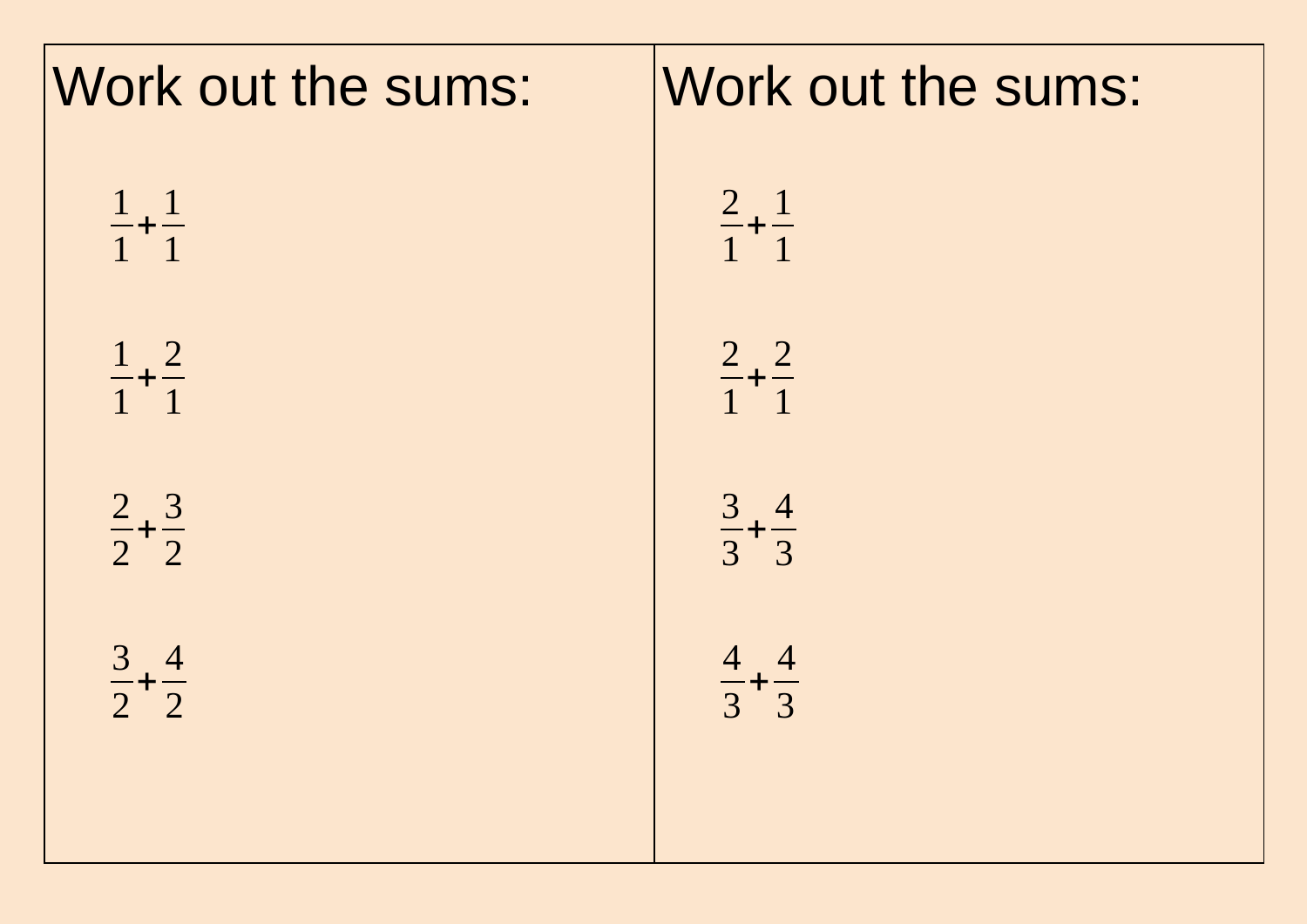| Work out the sums:          |
|-----------------------------|
| $\frac{2}{1} - \frac{1}{1}$ |
| $\frac{2}{1} - \frac{2}{1}$ |
| $\frac{5}{3} - \frac{4}{3}$ |
| $\frac{4}{3} - \frac{4}{3}$ |
|                             |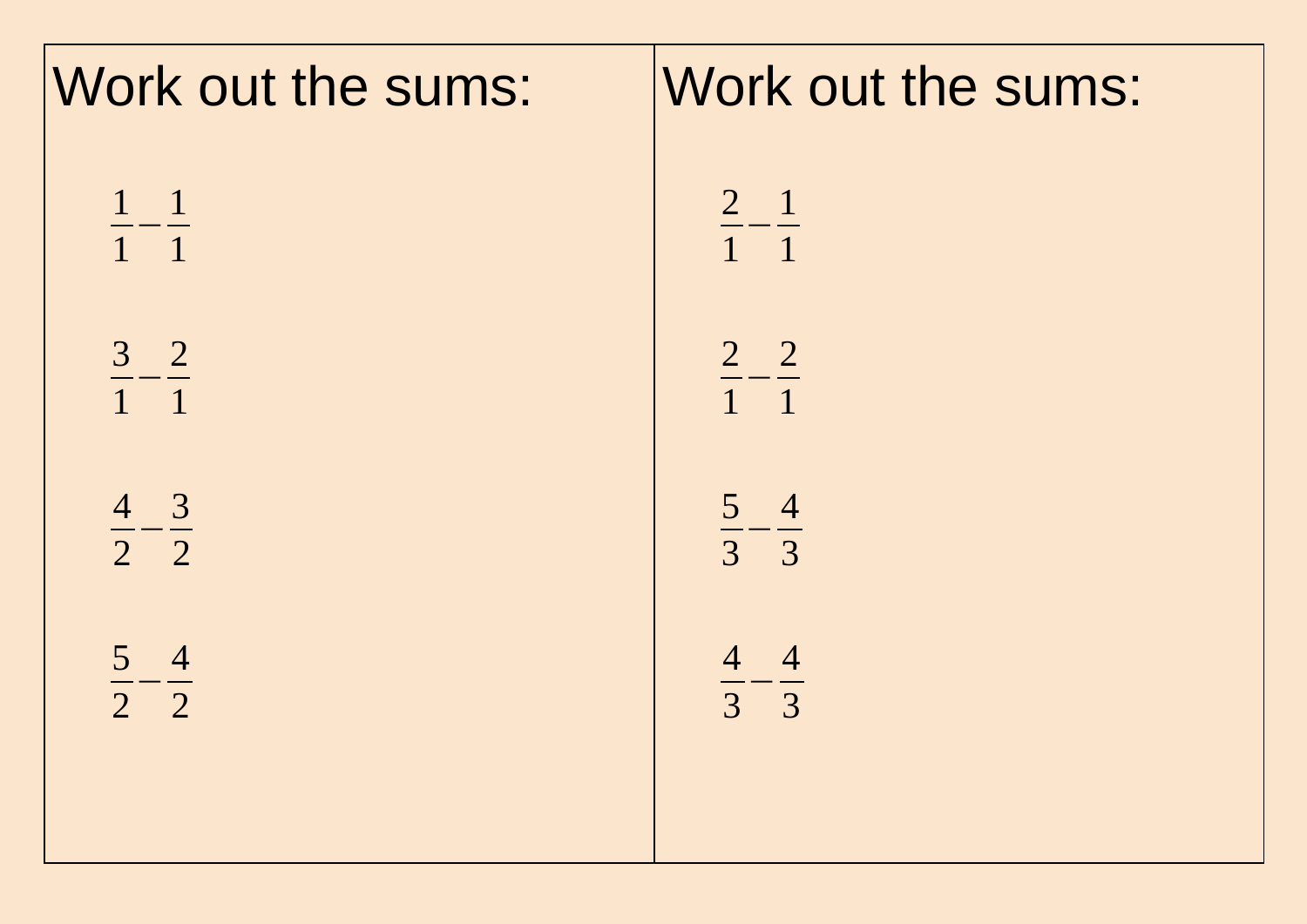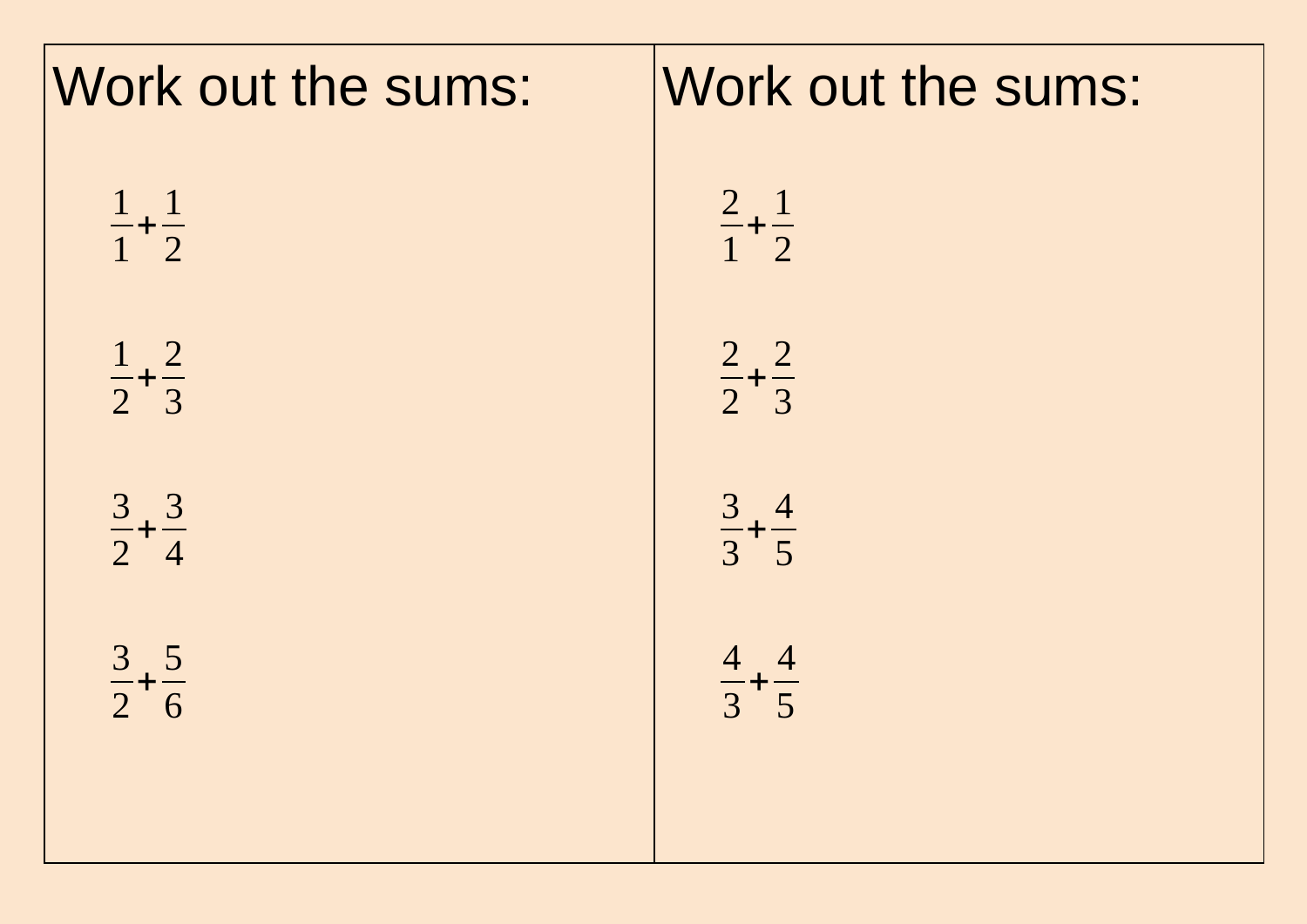| Work out the sums:            | Work out the sums:          |
|-------------------------------|-----------------------------|
| $\frac{1}{1} - \frac{1}{2}$   | $\frac{2}{1} - \frac{1}{2}$ |
| $\frac{3}{2} - \frac{2}{3}$   | $\frac{2}{2} - \frac{2}{3}$ |
| $\frac{3}{2} - \frac{3}{4}$   | $\frac{3}{3} - \frac{4}{5}$ |
| 3 <sub>5</sub><br>$2 \quad 6$ | $\frac{4}{3} - \frac{4}{5}$ |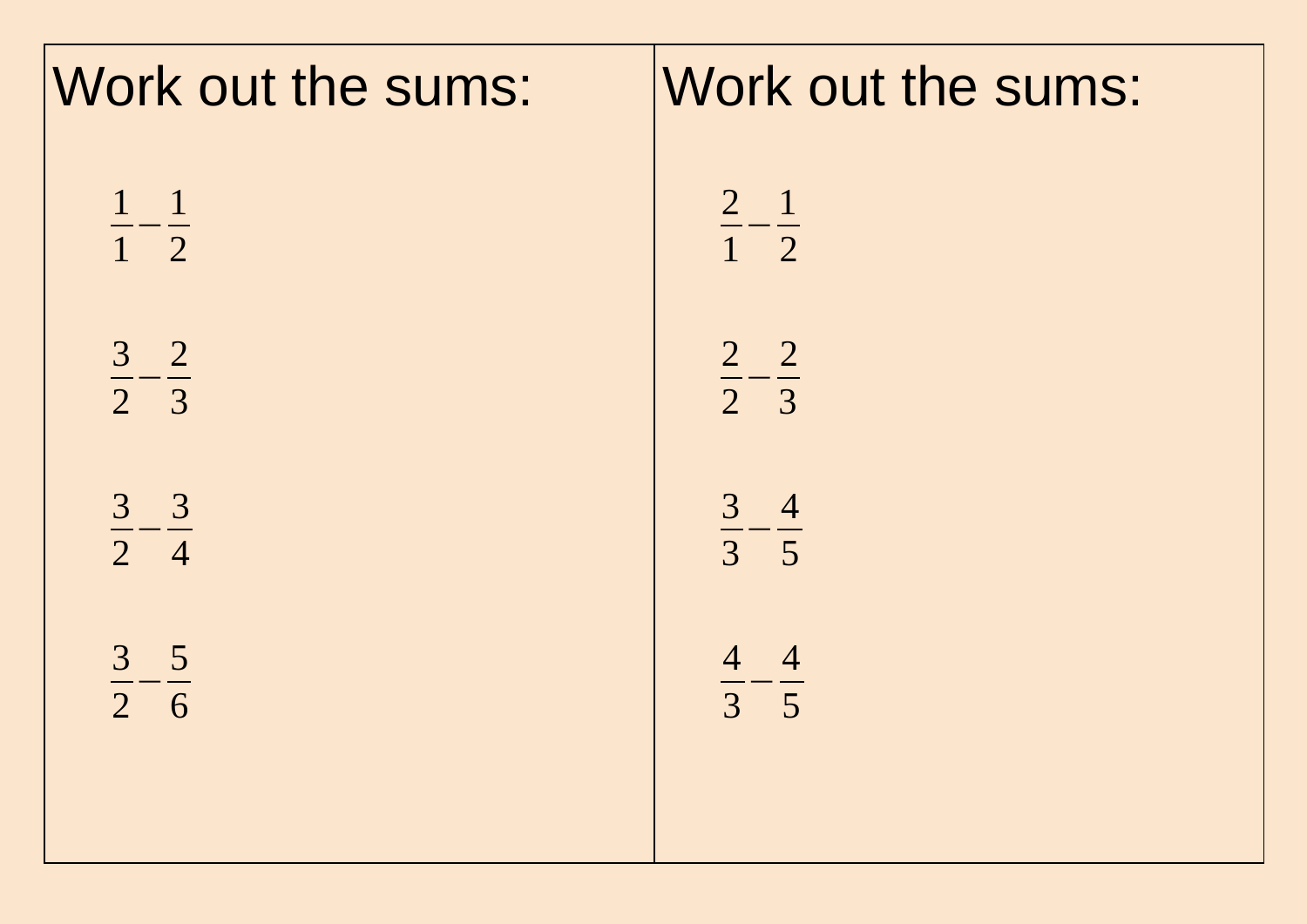| Which is larger                  |  |  |
|----------------------------------|--|--|
| $\frac{1}{2}$ or $\frac{1}{3}$ ? |  |  |
| $\frac{1}{4}$ or $\frac{1}{3}$ ? |  |  |
| $rac{2}{4}$ or $rac{1}{3}$ ?     |  |  |
| $rac{2}{8}$ or $rac{4}{12}$ ?    |  |  |
|                                  |  |  |

## Which is larger...

1 5 or  $\frac{1}{2}$ 3 ?

1 4 or  $\frac{1}{2}$ 5 ?

2 8 or  $\frac{1}{2}$ 3 ?

2 6 or  $\frac{3}{5}$ 12 ?